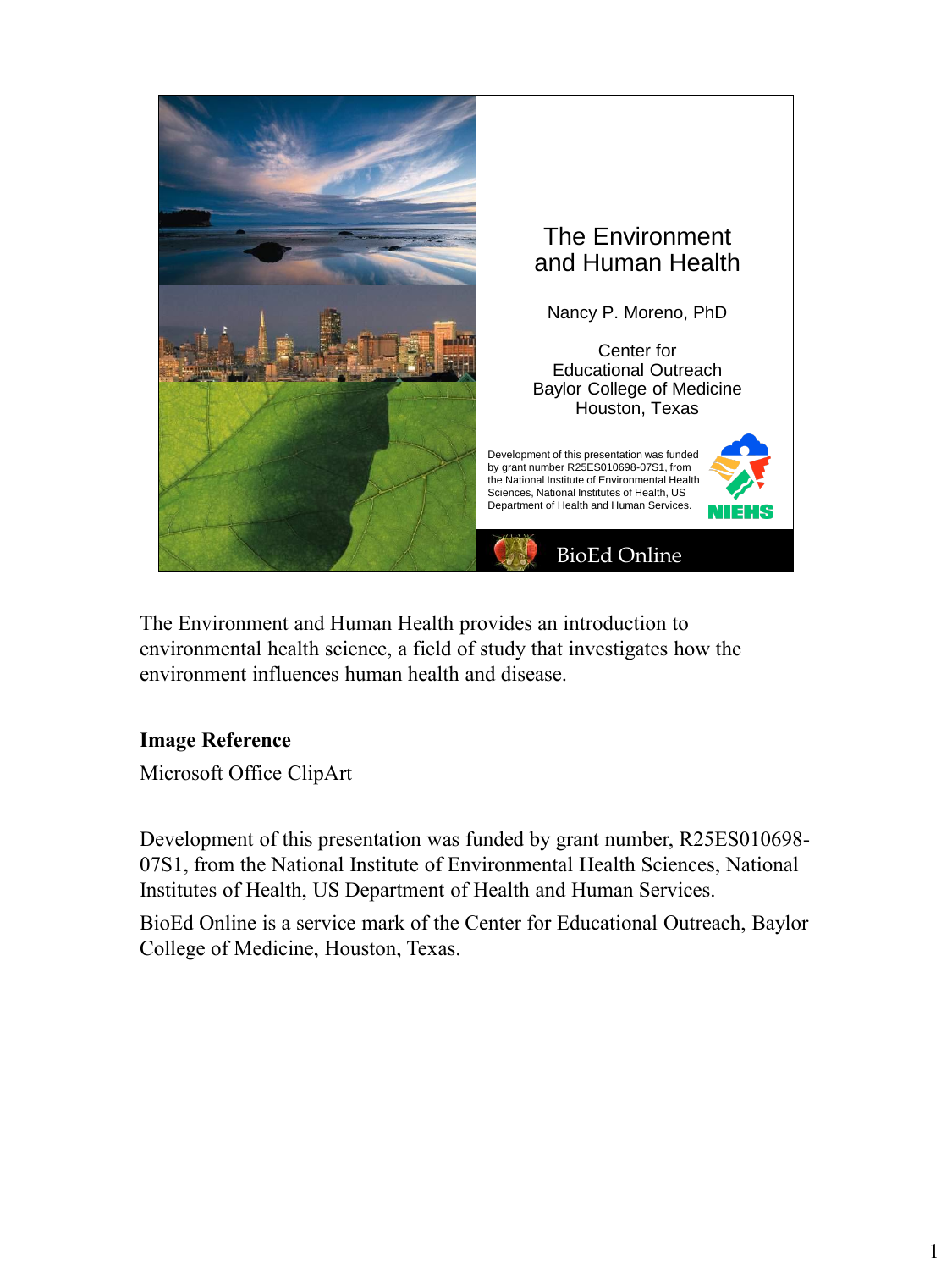

Fire boat response crews battle the blazing remnants of the offshore oil rig, Deepwater Horizon. This disaster, documented by a Coast Guard MH-65C dolphin rescue helicopter and crew, is an example of a catastrophic event in which the environmental and health impacts are evident immediately.

# **Image Reference**

US Coast Guard. (2010). Deepwater horizon fire (100421-G). Retrieved 10- 25-2010, from http://commons.wikimedia.org/wiki/File:Deepwater\_Horizon\_offshore\_drillin g\_unit\_on\_fire\_2010.jpg.

Development of this presentation was funded by grant number, R25ES010698- 07S1, from the National Institute of Environmental Health Sciences, National Institutes of Health, US Department of Health and Human Services.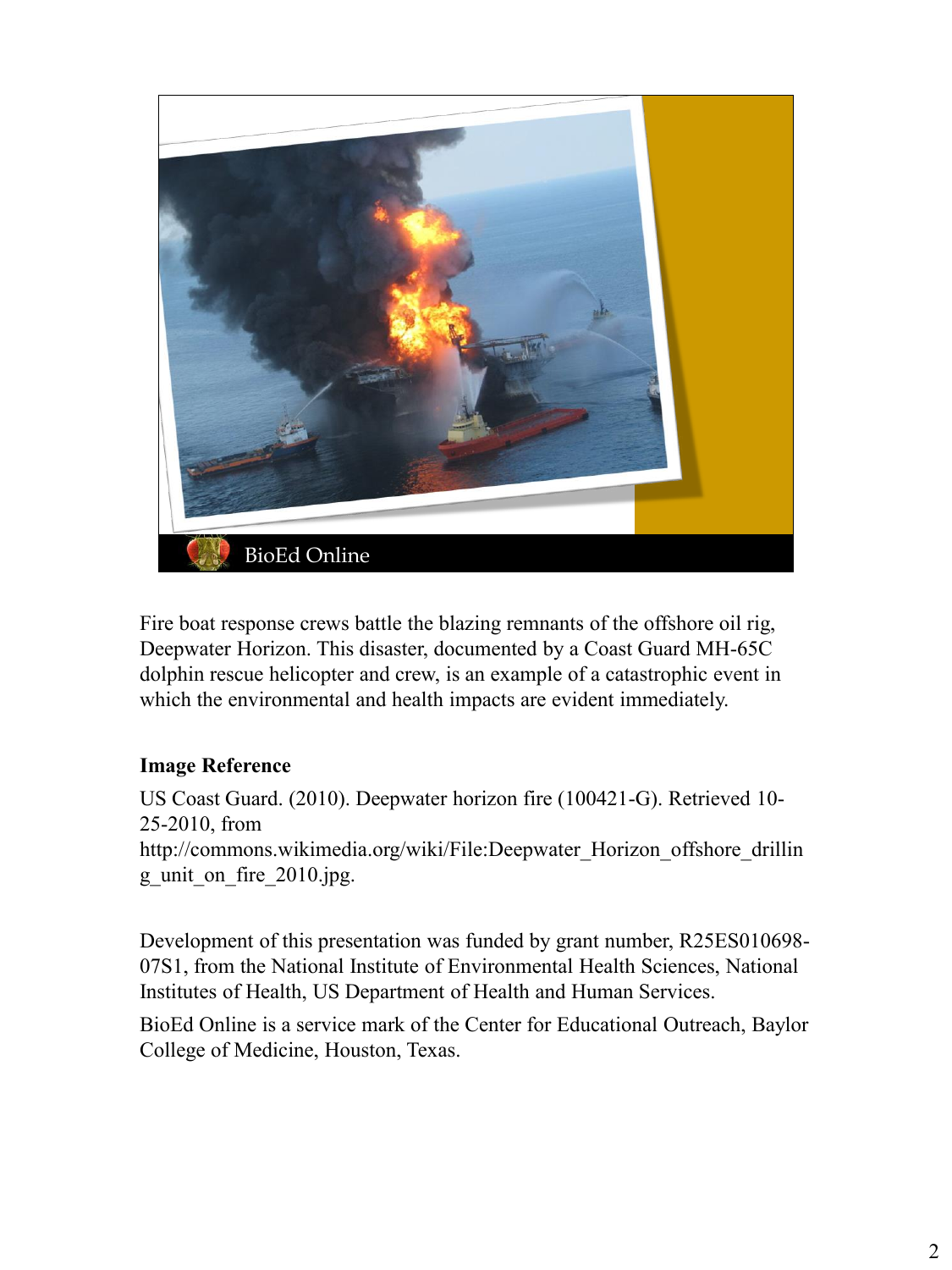

Some environmental health issues that seem small-scale actually have large global impacts. For example, the cooking fires used by individual households in many parts of the world may seem minor and localized. But worldwide, exposure to cook stove smoke kills nearly two million people each year (according to the Global Alliance for Clean Cookstoves). It also doubles a child's risk of contracting pneumonia. Furthermore, cooking smoke gives off particulates and greenhouse gases that contribute to global warming.

In developing countries, girls may spend as many as 20 hours per week collecting fuel for cooking. This relentless search for cooking fuel is causing deforestation in many areas of the world. Deforestation, in turn, leads to changes in rainfall patterns and run-off, and accelerates soil erosion and loss of soil fertility. All of these outcomes have negative impacts on human health.

# **Image Reference**

Hannaway F. (2010). Collecting firewood in Basankusu. Retrieved 10-25- 2010, from http://commons.wikimedia.org/wiki/File:Basankusu\_collecting\_firewood\_by\_ Francis\_Hannaway.jpg.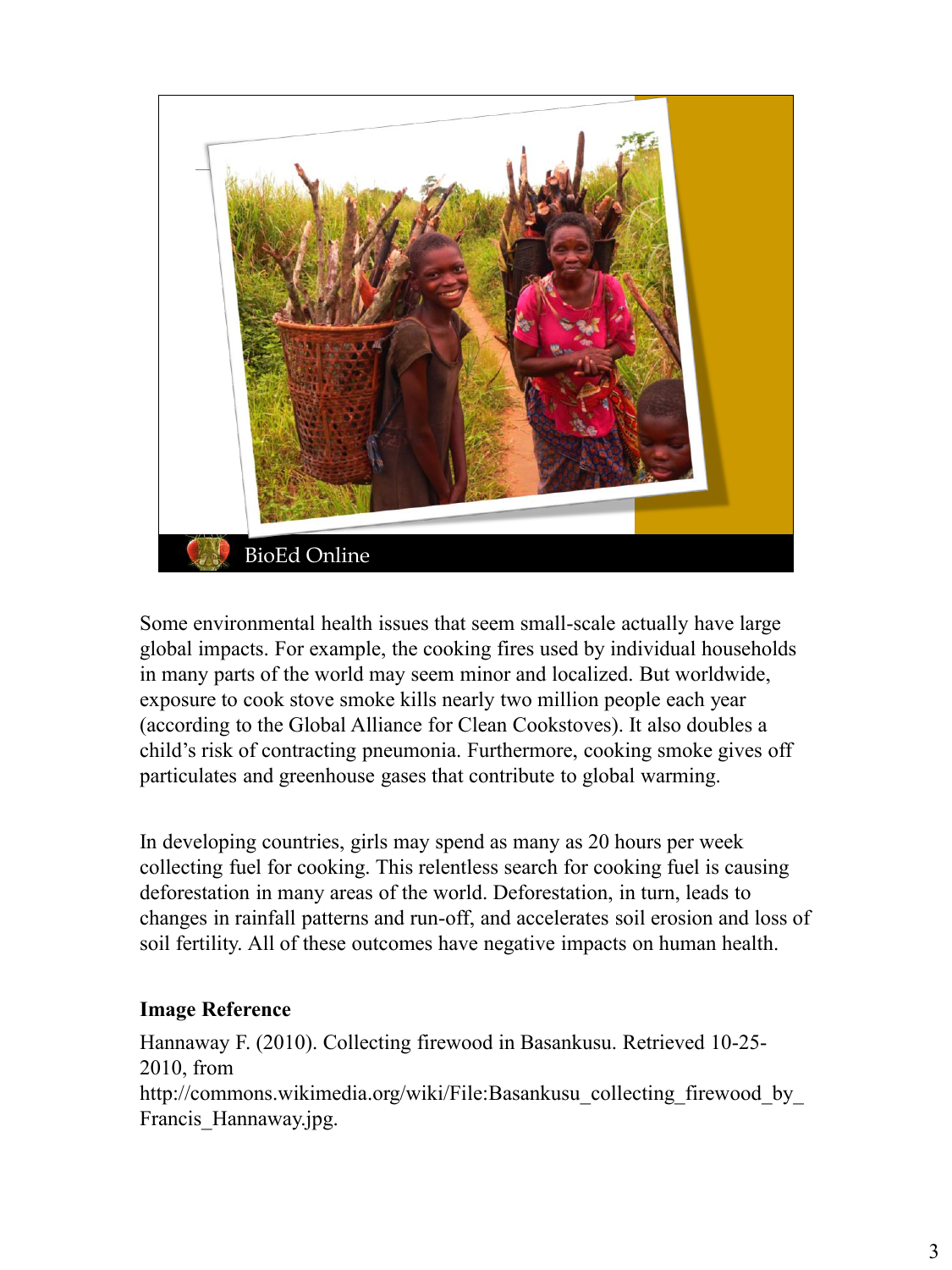Development of this presentation was funded by grant number, R25ES010698-07S1, from the National Institute of Environmental Health Sciences, National Institutes of Health, US Department of Health and Human Services.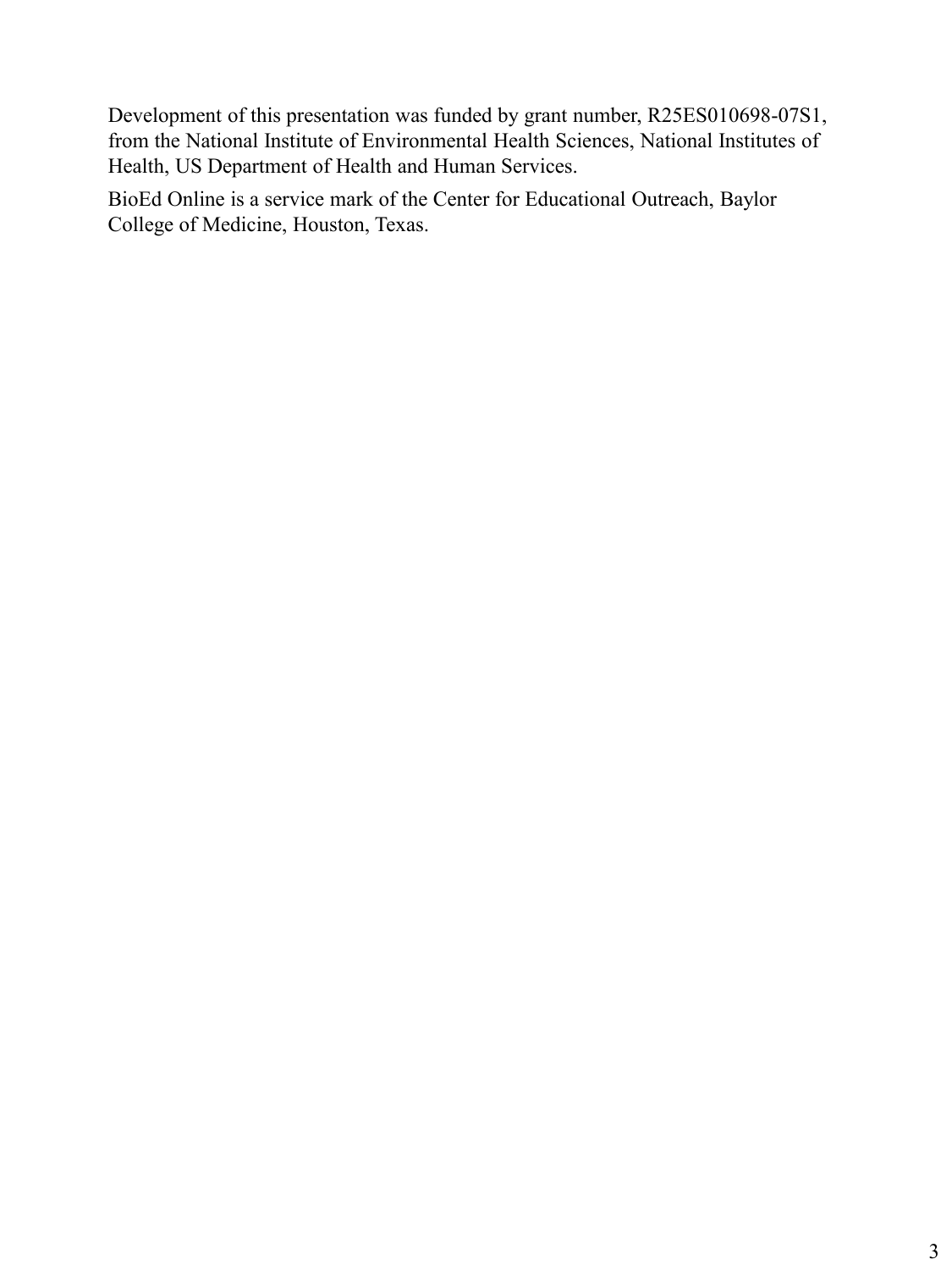

Environmental health is the field of science that studies how the environment influences human health and disease. "Environment" in this context can include any or all of the following.

1.The natural environment, including air, water and soil; and also the physical, chemical, biological and social features of our surroundings.

2. The man-made, or "built," environment, such as physical structures where people live and work (e.g., homes, offices, schools, farms and factories); community systems, such as roads and transportation systems; land use practices and waste management. Human alterations of the natural environment, such as through air pollution, are also considered part of the man-made environment.

3. The social environment, encompassing lifestyle factors like diet and exercise, socioeconomic status, and other societal influences that may affect health.

4. Environmental interaction with a person's genetic make-up, which can shift the balance between disease and health.

# **Reference**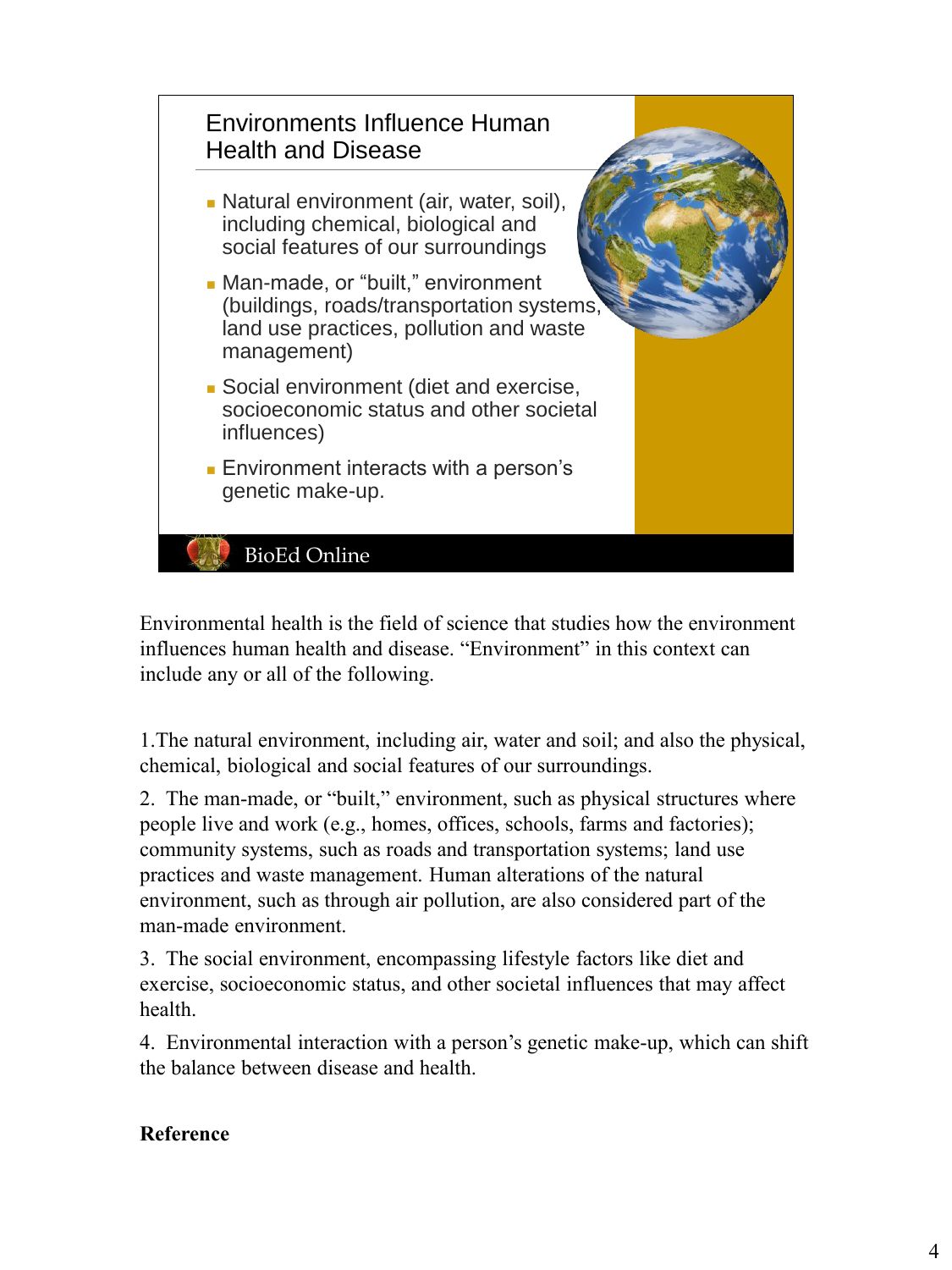National Institutes of Health, US Department of Health and Human Services. *What Is Environmental Health?* National Institute of Environmental Health Sciences (www.niehs.nih.gov).

# **Image Reference**

MS PowerPoint clipart

Development of this presentation was funded by grant number, R25ES010698-07S1, from the National Institute of Environmental Health Sciences, National Institutes of Health, US Department of Health and Human Services.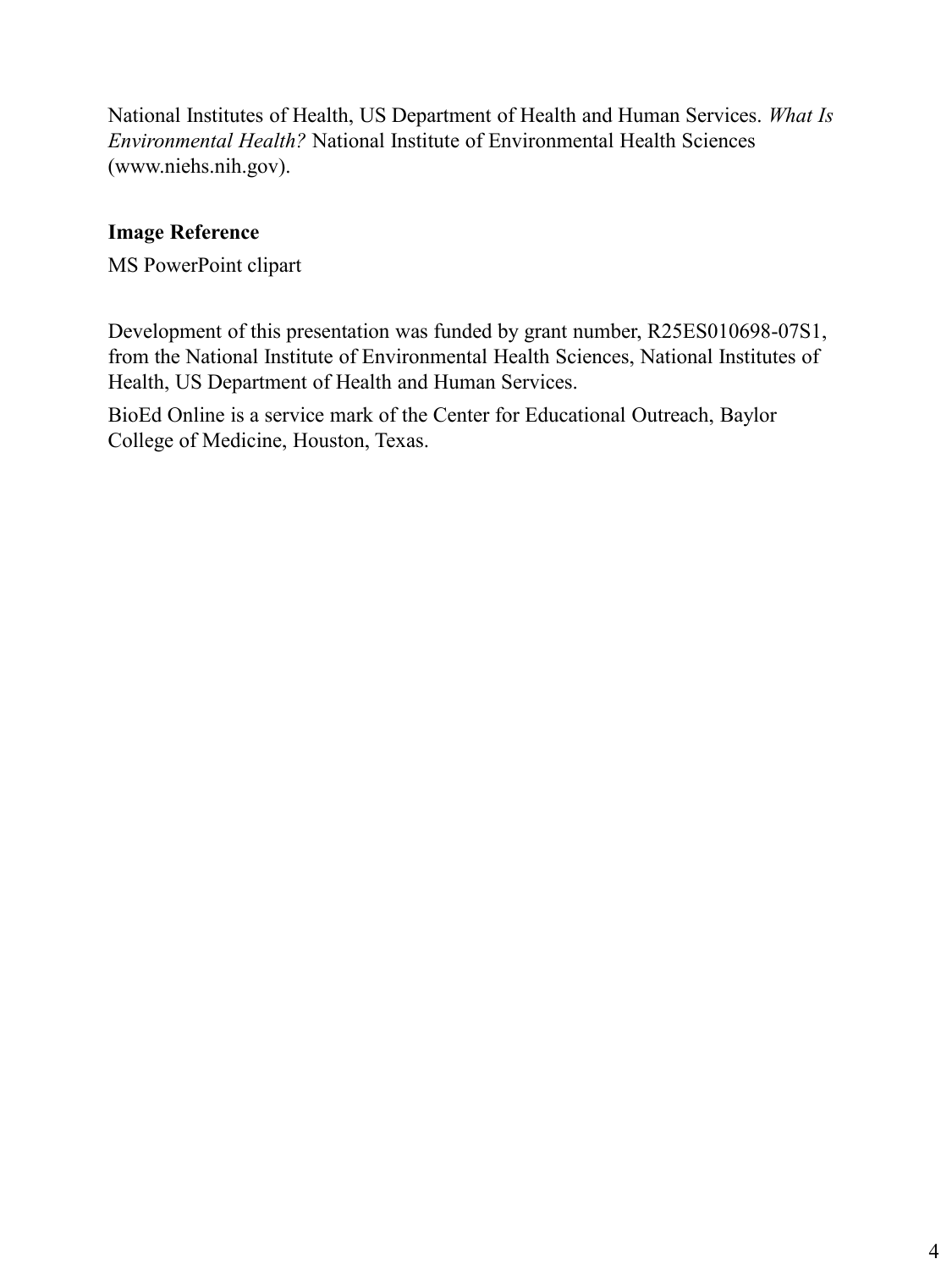

In many cases, environmental health issues are identified when it is noticed that a particular health problem is occurring at a higher-than-normal rate in a particular population. Sometimes, these health concerns are related to exposure to toxic chemicals in air, water, food, soil, or built environments. However, other elements within the environment also can have adverse effects on human health. For example, pests, such as dust mites, can cause allergies and contribute to asthma; and mosquitoes can carry infectious diseases like malaria and dengue fever. Additional environmental factors, such as water contaminated with bacteria, also contribute to infectious diseases. Radiation from the sun or from our homes (radon) can cause cancer. Noise pollution leads to hearing loss. Even fluctuations in temperature can affect health dramatically, and on a large scale. Consider global climate change: increased temperatures in some parts of the world are causing the ranges (or vectors) of certain disease-causing organisms to expand and infect new populations.

# **Image Reference**

House dust mite. (2006). Retrieved 11-05-2010, from http://en.wikipedia.org/wiki/File:House\_Dust\_Mite.jpg.

Development of this presentation was funded by grant number, R25ES010698-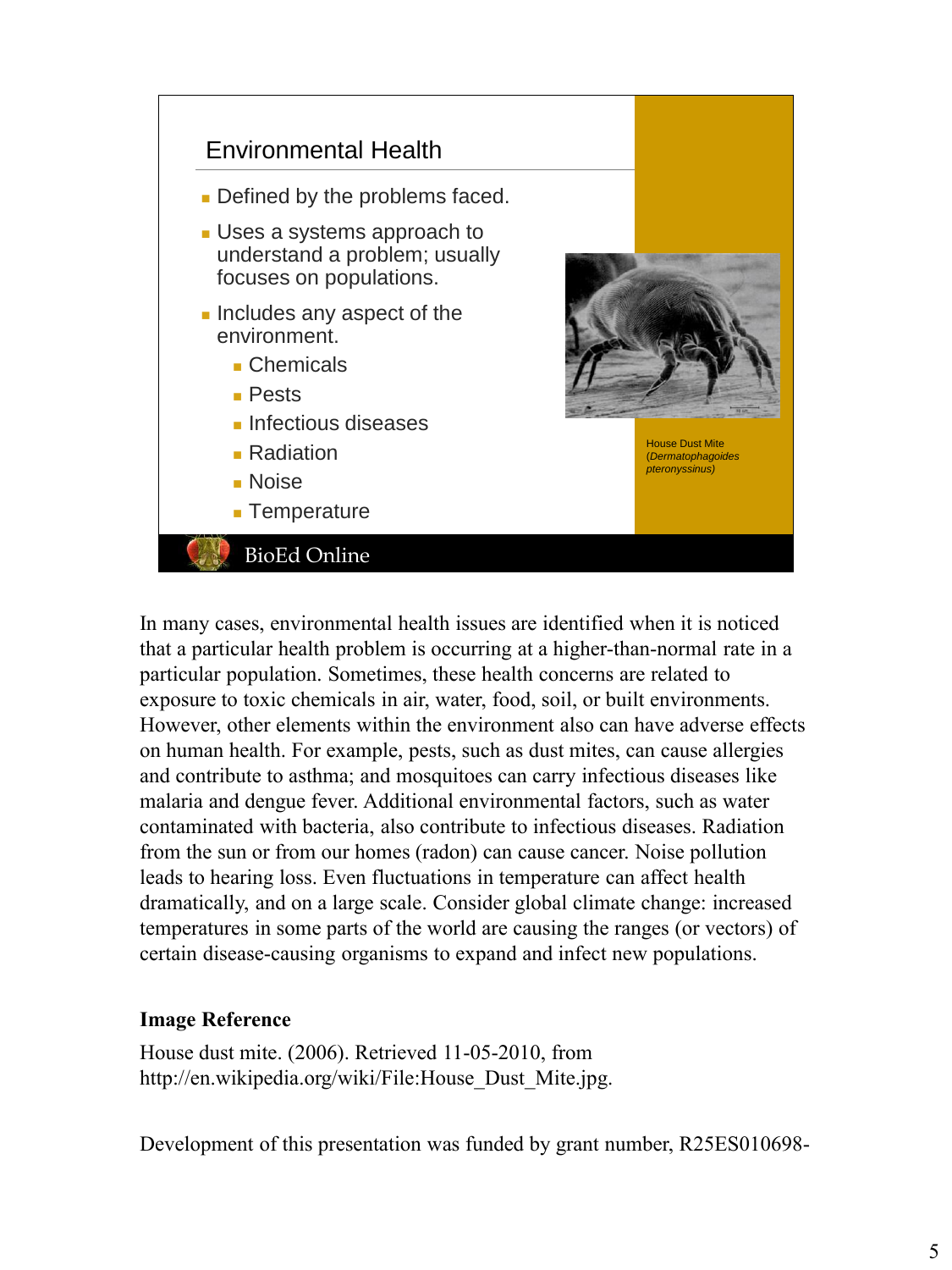07S1, from the National Institute of Environmental Health Sciences, National Institutes of Health, US Department of Health and Human Services.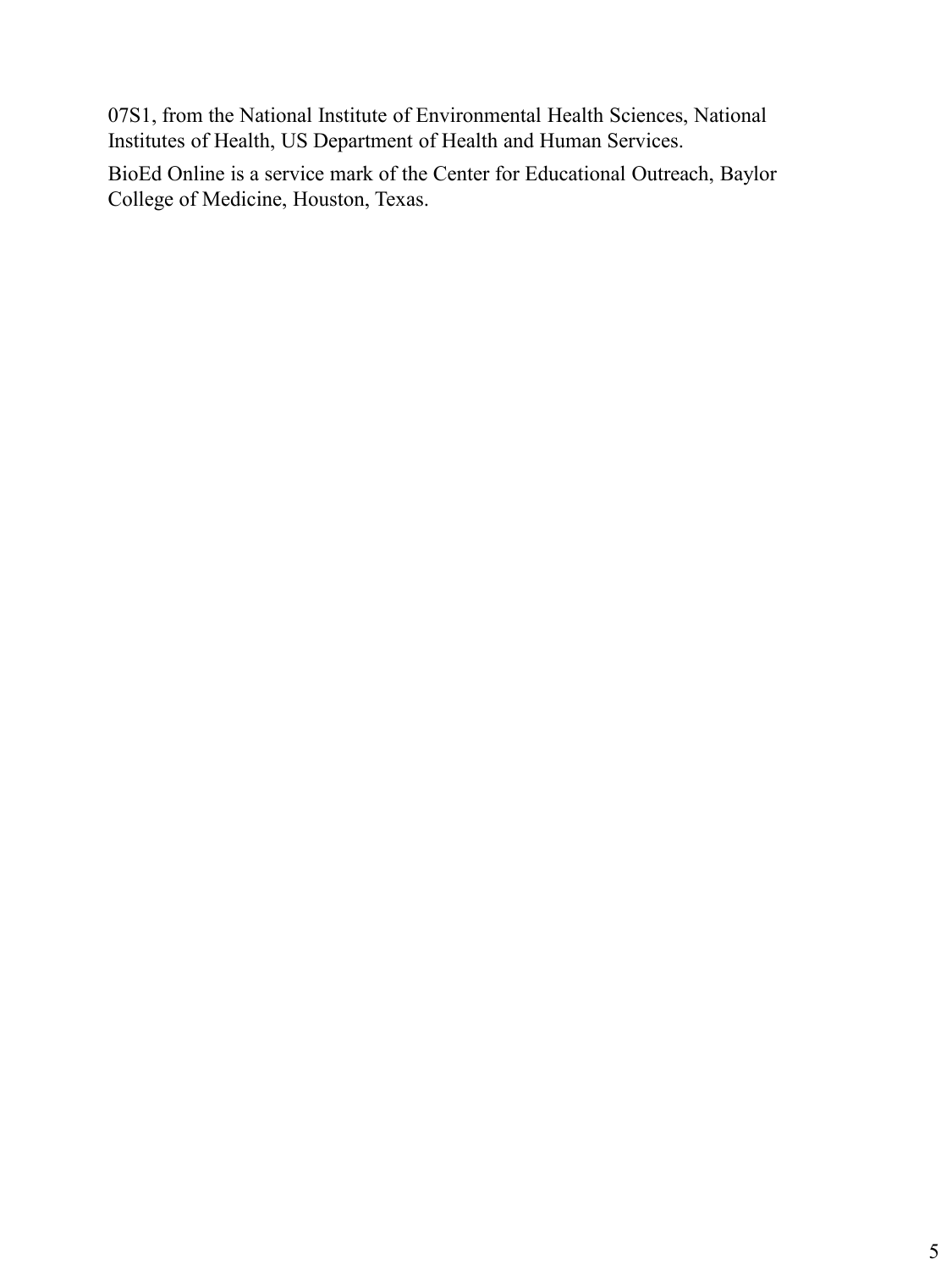

Toxicology is the branch of science that studies the effects of poisons on living organisms. And there is a lot to study, because too much of any substance can cause harm. In the 1500s, the Swiss physician, Paracelsus, accurately observed that the "dose," or amount of exposure, to a toxin determines whether the toxin will have a harmful effect, and how severe the effect will be. "Dose" refers specifically to the amount of a substance that is eaten, inhaled or absorbed through the skin. Obviously, rapid exposure to large amounts of toxins, such as after a major chemical spill, can be harmful. But exposure to relatively low doses of chemicals or radiation over long periods of time also can contribute to the development of disease.

#### **Image Reference**

United States, National Library of Medicine, National Institutes of Health. Title page from one of National Library of Medicine's acquired works by Paracelsus (Paracelsus, Vom ursprung und herkommen des Bads Pfeffers, Basel, 1576). Retrieved 11-05-2010, from http://www.nlm.nih.gov/exhibition/paracelsus/collections.html.

Development of this presentation was funded by grant number, R25ES010698- 07S1, from the National Institute of Environmental Health Sciences, National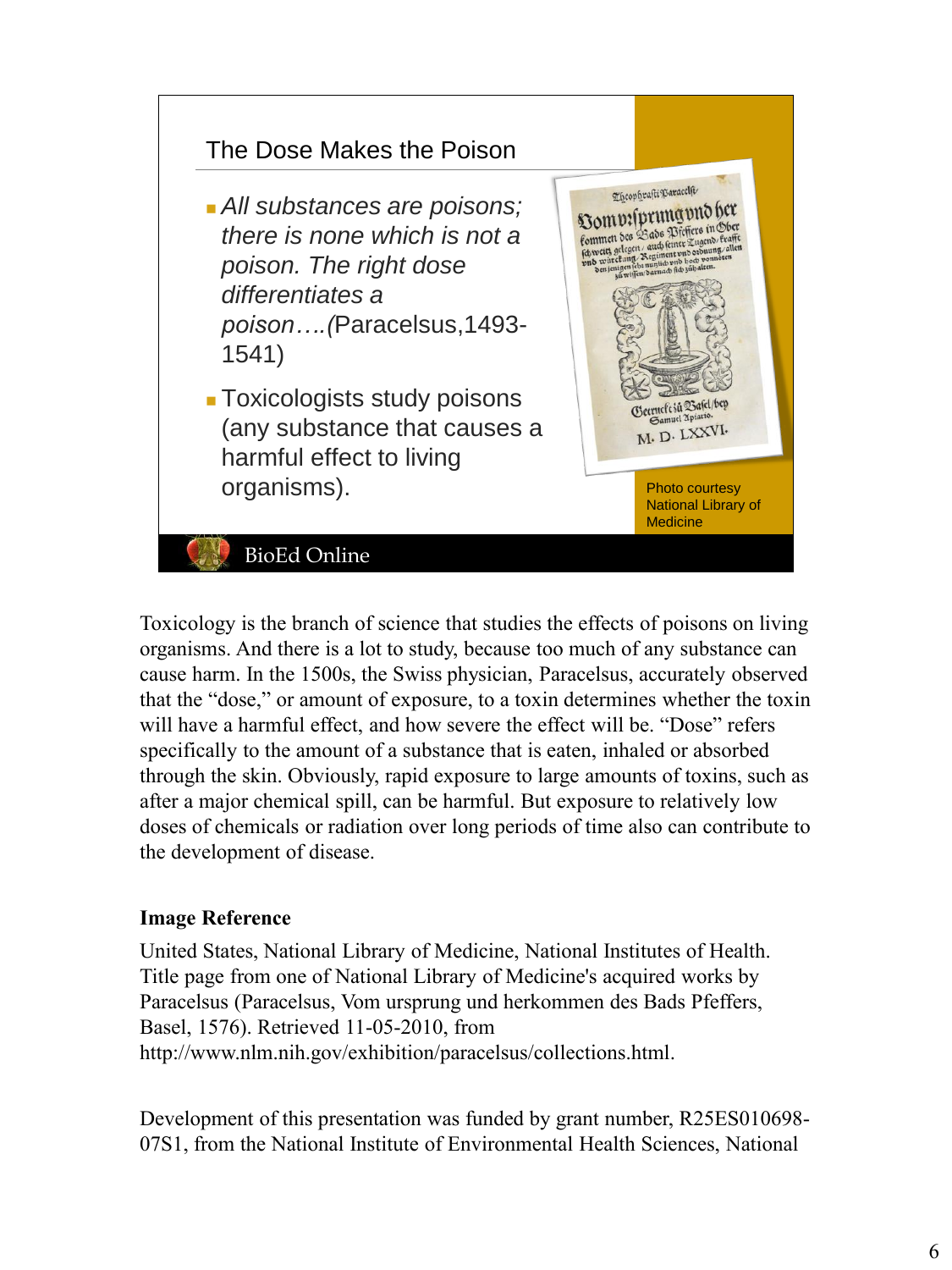Institutes of Health, US Department of Health and Human Services.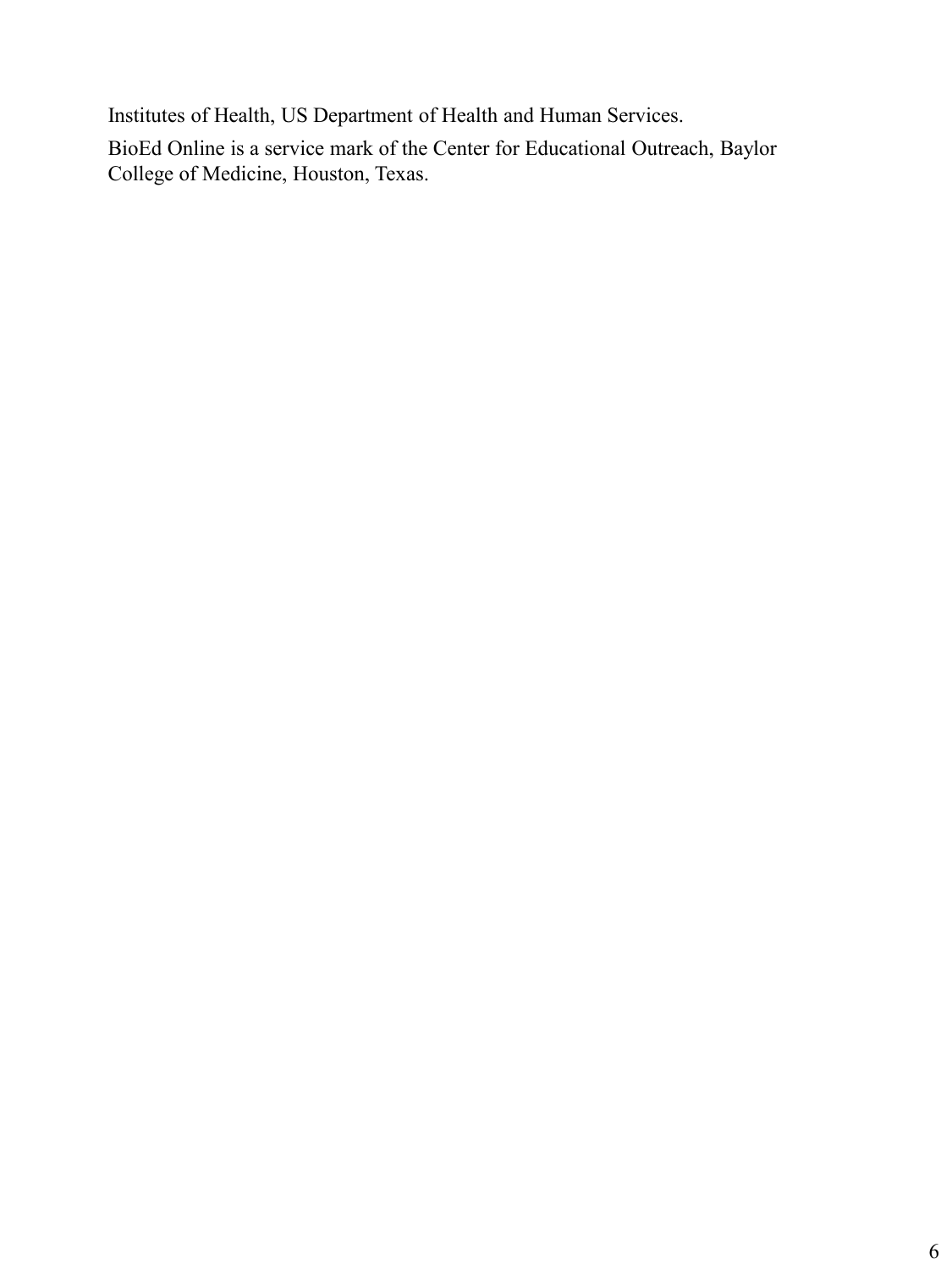

Many environmental health problems arise from chemical exposures. Some chemicals have immediate poisonous effects, while others cause problems only after multiple cumulative exposures. In addition to affecting the health of individuals, chemicals can impact entire populations of humans and other organisms by causing changes to the land (e.g., increased soil salinity due to irrigation), water (e.g., increased water temperature near nuclear power plants), and/or air (e.g., climate change brought on by increases in greenhouse gas emissions). These changes impact food webs and ecosystems deeply. For instance, they may cause alterations in the range of some disease-causing animals, thereby leading to the spread of diseases into new regions of the world.

Radiation and certain small molecules alter the DNA sequence within cells. Changes caused by these agents, called mutagens, can lead to cancers and other genetic disorders.

Some chemicals in the environment, particularly pesticides, have been linked to the development of Parkinson's disease, a progressive brain disorder.

Other chemical substances, known as endocrine disruptors or environmental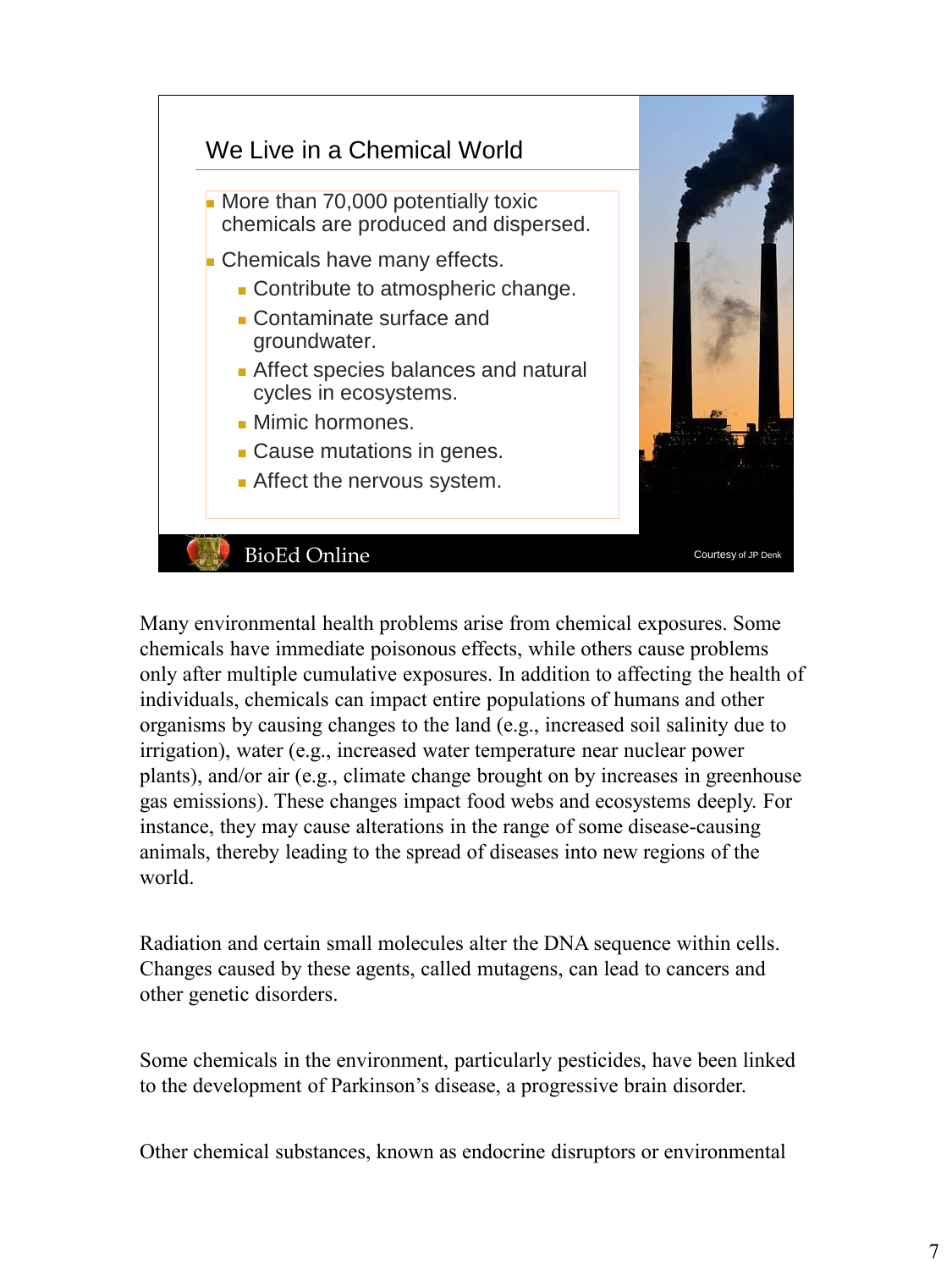estrogens, affect hormone balance and/or interfere with normal functioning of hormones within the body. Most can bind to hormone-specific receptors on the cells of target organs within the body. Endocrine disruptors include man-made chemicals, such as pesticides and plasticizers; natural chemicals found in plants (phytoestrogens); pharmaceuticals; and hormones excreted in animal or human waste.

# **Image Reference**

Denk, JP. (2007). Page Arizona 009. JP Denk Photo. Retrieved 01-20-2011 from http://www.jpdenkphoto.com/gallery/usa/az\_page\_009.html

Development of this presentation was funded by grant number, R25ES010698-07S1, from the National Institute of Environmental Health Sciences, National Institutes of Health, US Department of Health and Human Services.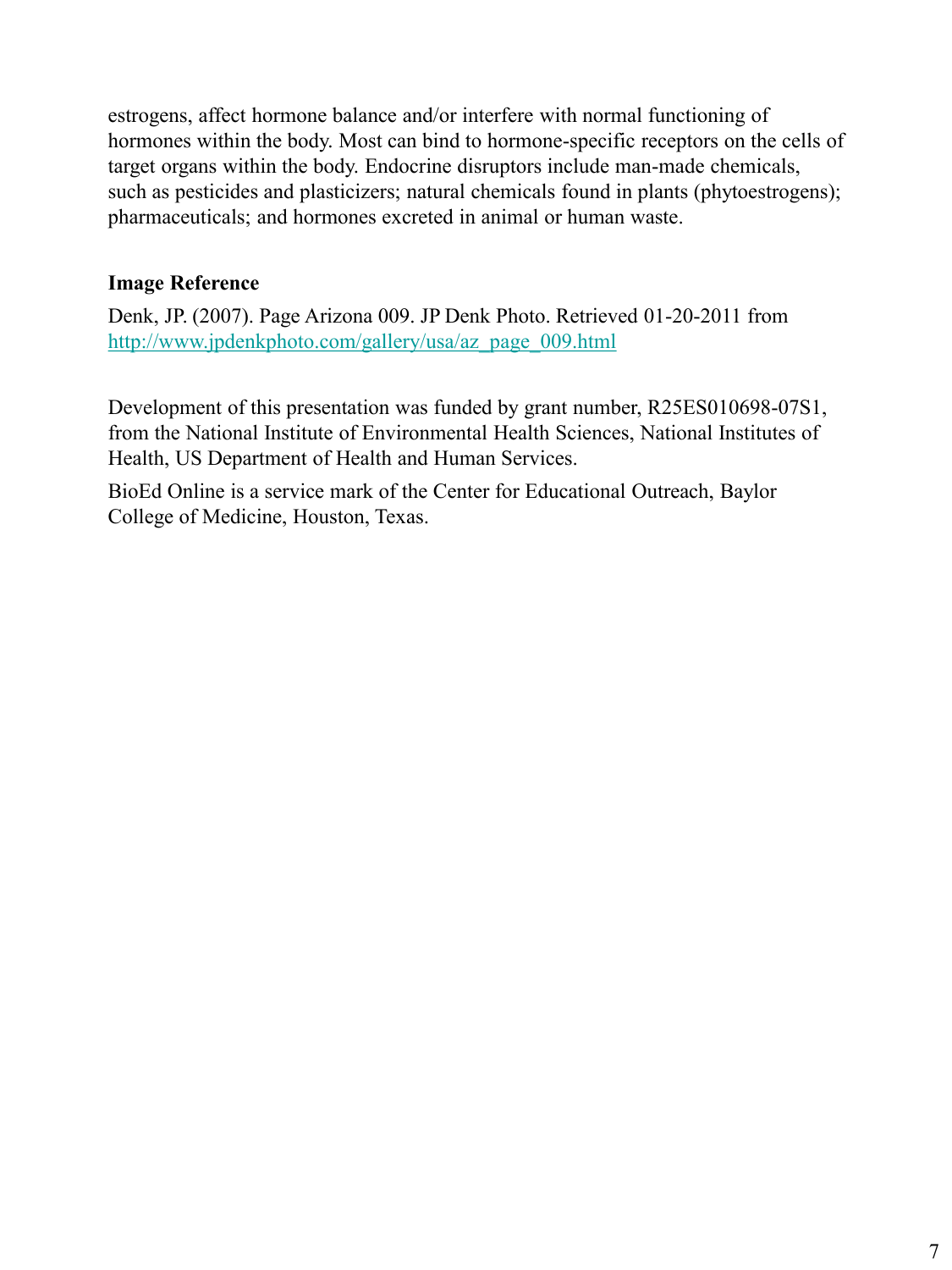

Almost all diseases result from a complex interaction between an individual's genetic make-up and environmental agents. Subtle genetic differences can cause people to respond differently to the same environmental exposure. This explains why some individuals have a fairly low risk of developing a disease after being exposed to a given environmental toxin/agent, while others are much more vulnerable.

The dose and timing of exposure also are important. Sometimes, diseases that are linked to the environment may take many years to develop after the time or times of exposure. Lifestyle factors, such as diet, exercise and maintaining an appropriate body weight, also may influence one's susceptibility to disease.

# **Reference**

National Institutes of Environmental Health Science. Gene-environment interaction. Retrieved 11-05-2010, from http://www.niehs.nih.gov/health/topics/science/gene-env/index.cfm.

Development of this presentation was funded by grant number, R25ES010698- 07S1, from the National Institute of Environmental Health Sciences, National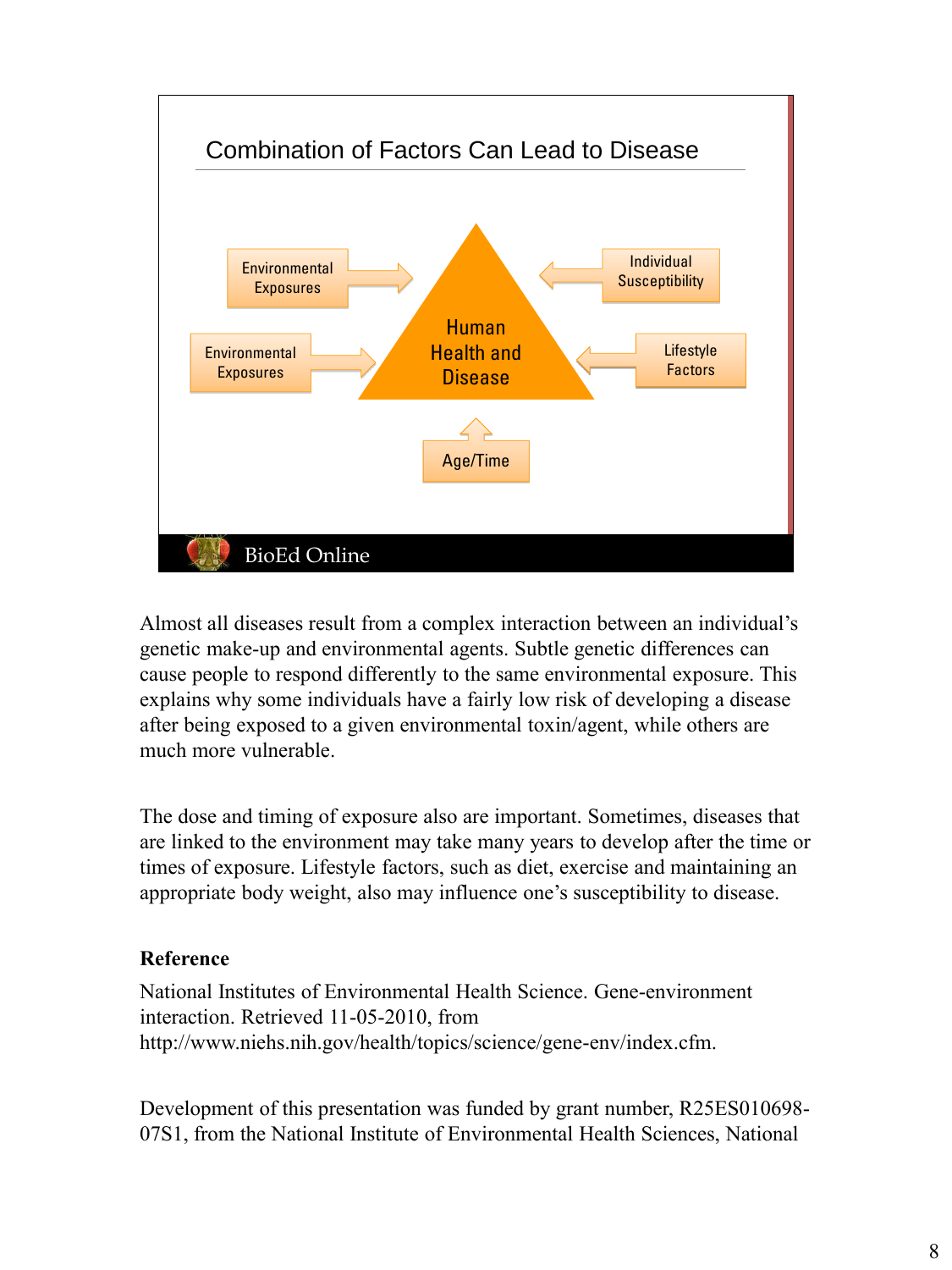Institutes of Health, US Department of Health and Human Services.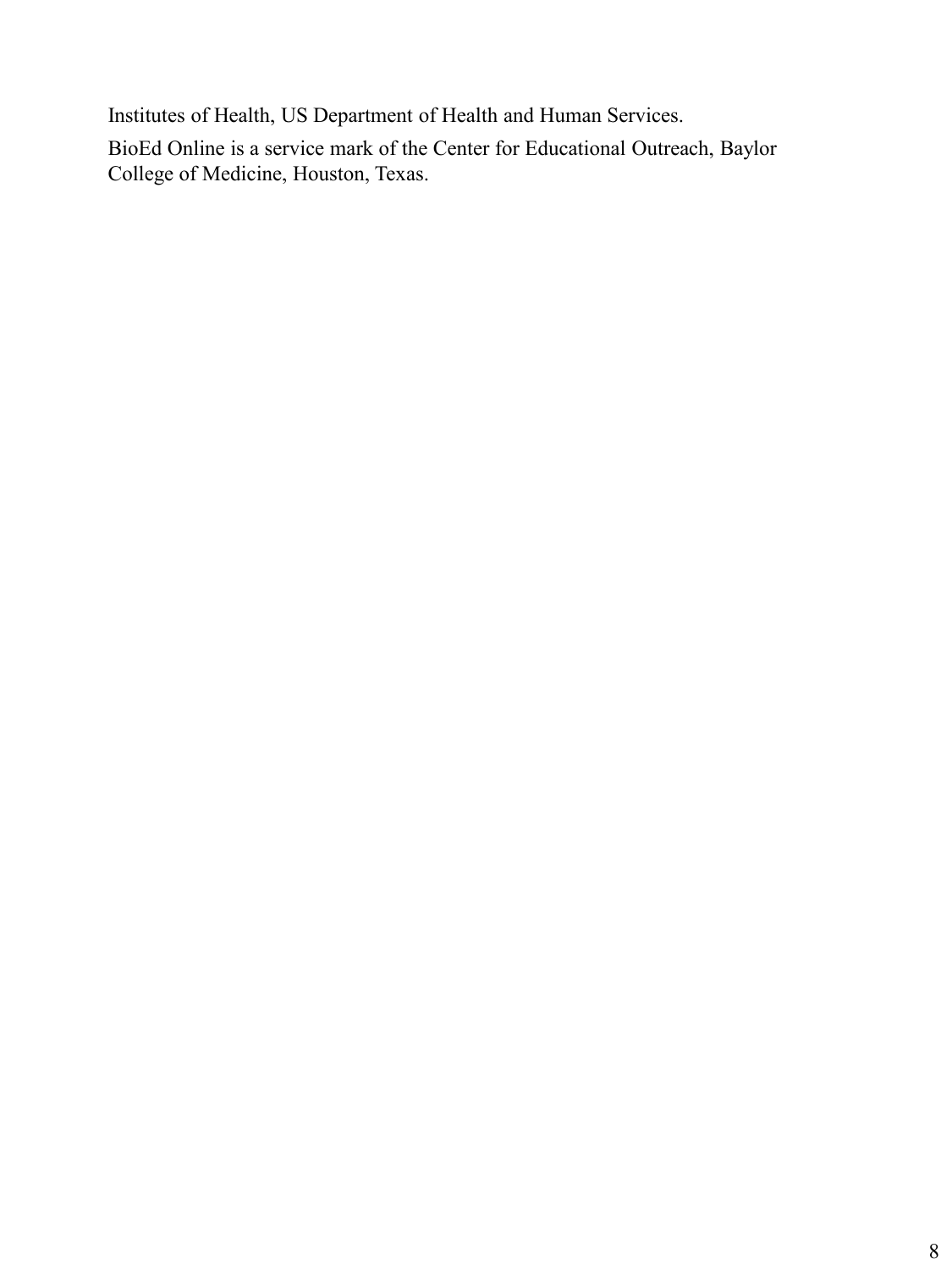

Many diseases are the outcome of a complex inter-relationship between multiple genetic and environmental factors. Research suggests that individual susceptibility to a given disease is influenced more by certain genes than by exposure to environmental agents. The Environmental Genome Project, for example, is working to characterize how certain human genetic variations contribute to the likelihood that a given individual will be susceptible to an environmentally induced disease.

Each person has two copies of genetic material, or genes—one set from each parent. Genes are specific sequences of bases that encode instructions for making proteins. Changes in one or both copies of a gene can confer greater or less susceptibility to harm from an environmental exposure.

Toxins in the environment can trigger development of disease. In addition, combinations of the effects of several to many genes determine whether a person actually will become ill. Age, gender, and dose and timing of exposures also influence the development of diseases with an environmental component.

Some chemicals, radiation and even infectious agents, such as viruses, can cause gene mutations (permanent changes in the DNA sequence) that affect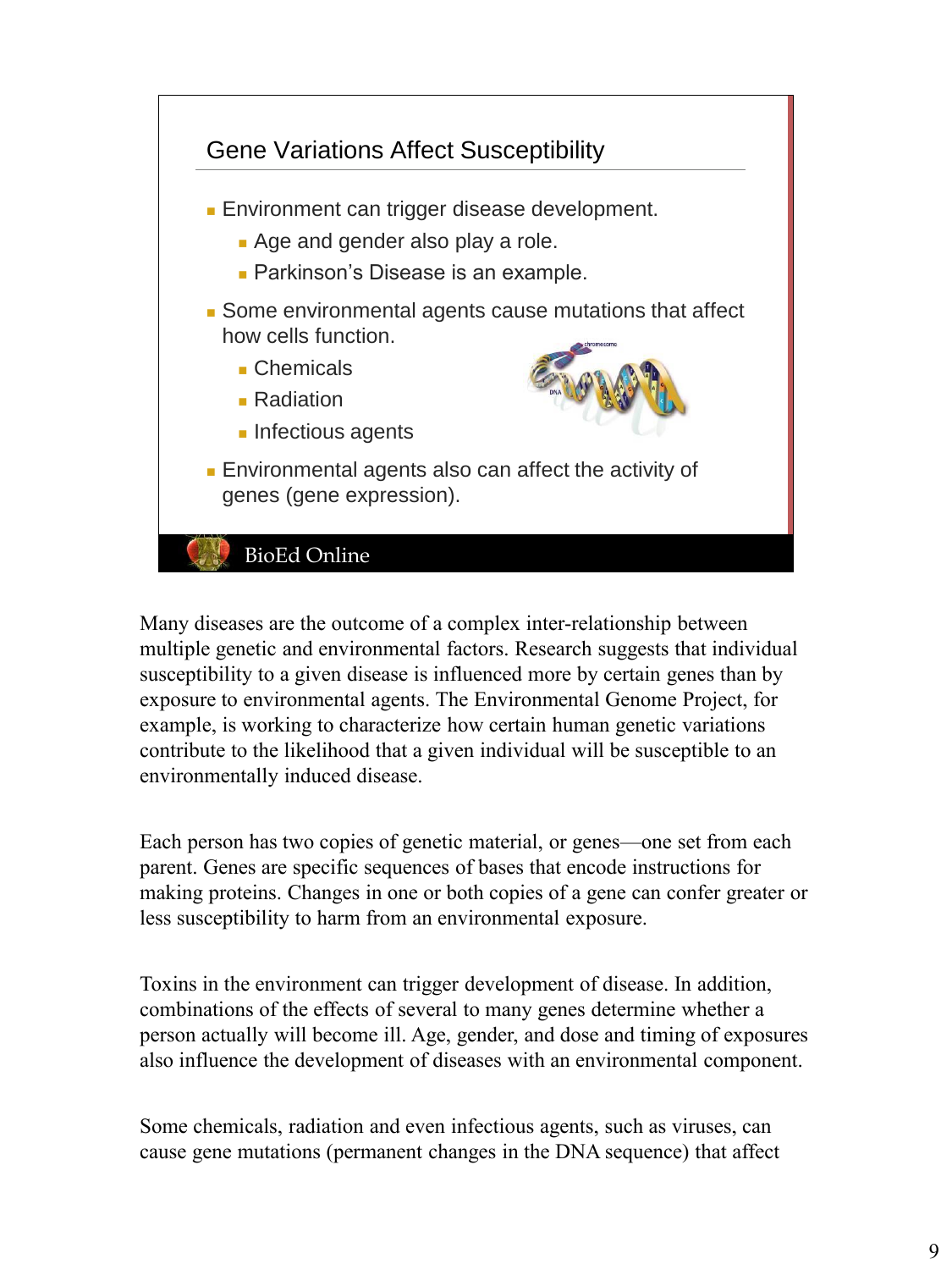cell function. Sometimes, these mutations lead to the development of various kinds of cancer over time.

Many researchers are working to identify groups of genes that confer protection and/or greater risk of harmful effects from environmental exposures.

# **Image Reference**

U.S. Department of Energy Genome Programs. DNA with features (Genome Management Information System, Oak Ridge National Laboratory). Retrieved 11-05- 2010, from http://genomics.energy.gov.

Development of this presentation was funded by grant number, R25ES010698-07S1, from the National Institute of Environmental Health Sciences, National Institutes of Health, US Department of Health and Human Services.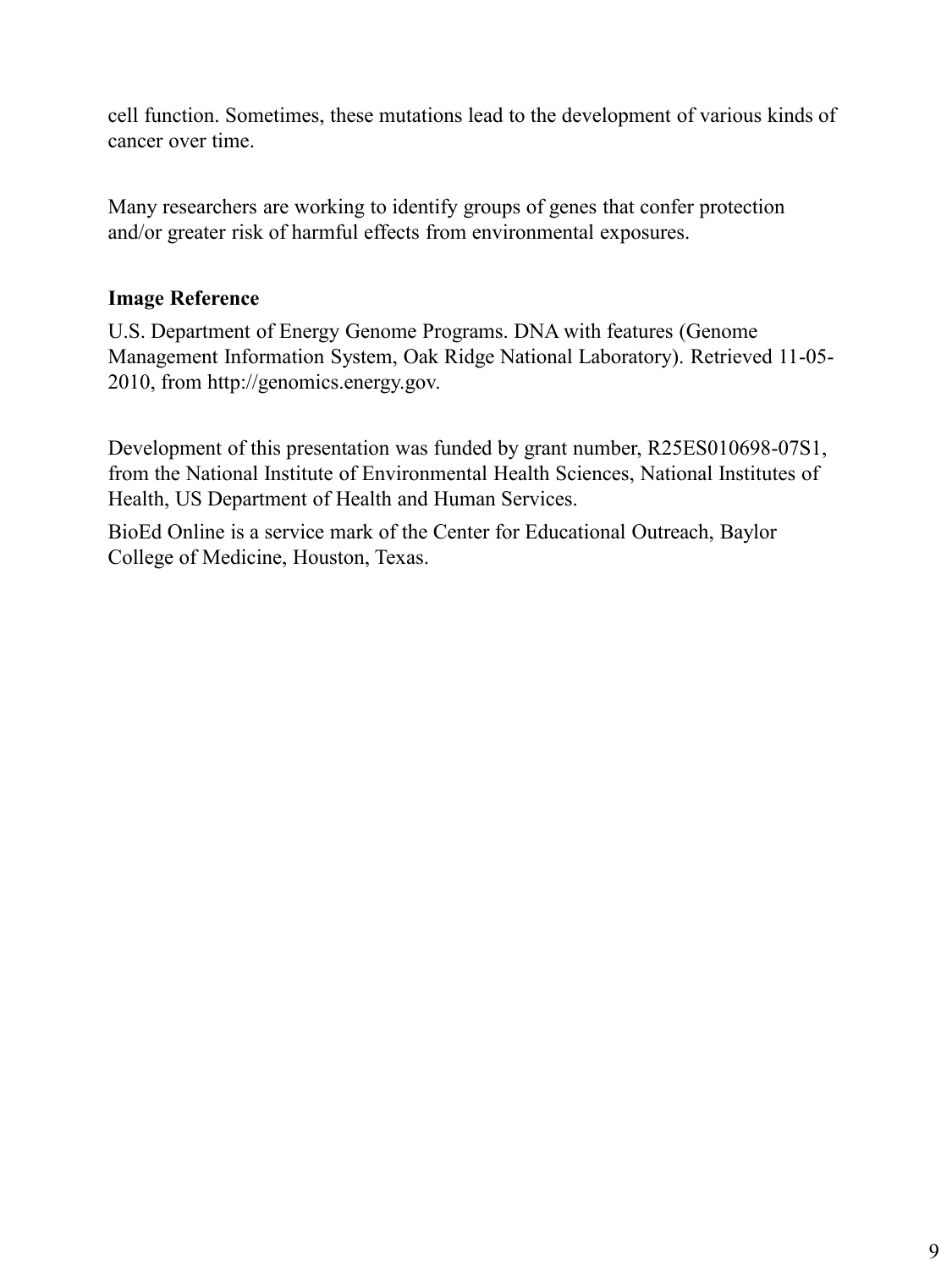

Poor and minority communities are more likely than others to be located in less desirable locations, closer to pollution sources and other environmental hazards. Poor quality housing may have lead-based paints, which are toxic; and/or insects or mold that can trigger allergies and asthma in susceptible individuals. In addition, low income groups may have reduced access to preventive health care and treatment.

Children are particularly vulnerable to environmental contaminants. Because children take in more air, food and water, per unit weight, than adults do, they have greater exposure, proportionately, to toxins than do adults. In addition, children's developing nervous, respiratory, reproductive and immune systems are more susceptible to damage than are fully developed systems in adults.

Children's behaviors also can put them at greater risk. They generally spend more time outdoors than adults do, are more likely to ingest toxicants (such as paint chips) through hand to mouth contact, and breathe more air per pound of body weight than adults do. Finally, children have longer life spans over which to develop disease than do adults.

#### **Reference**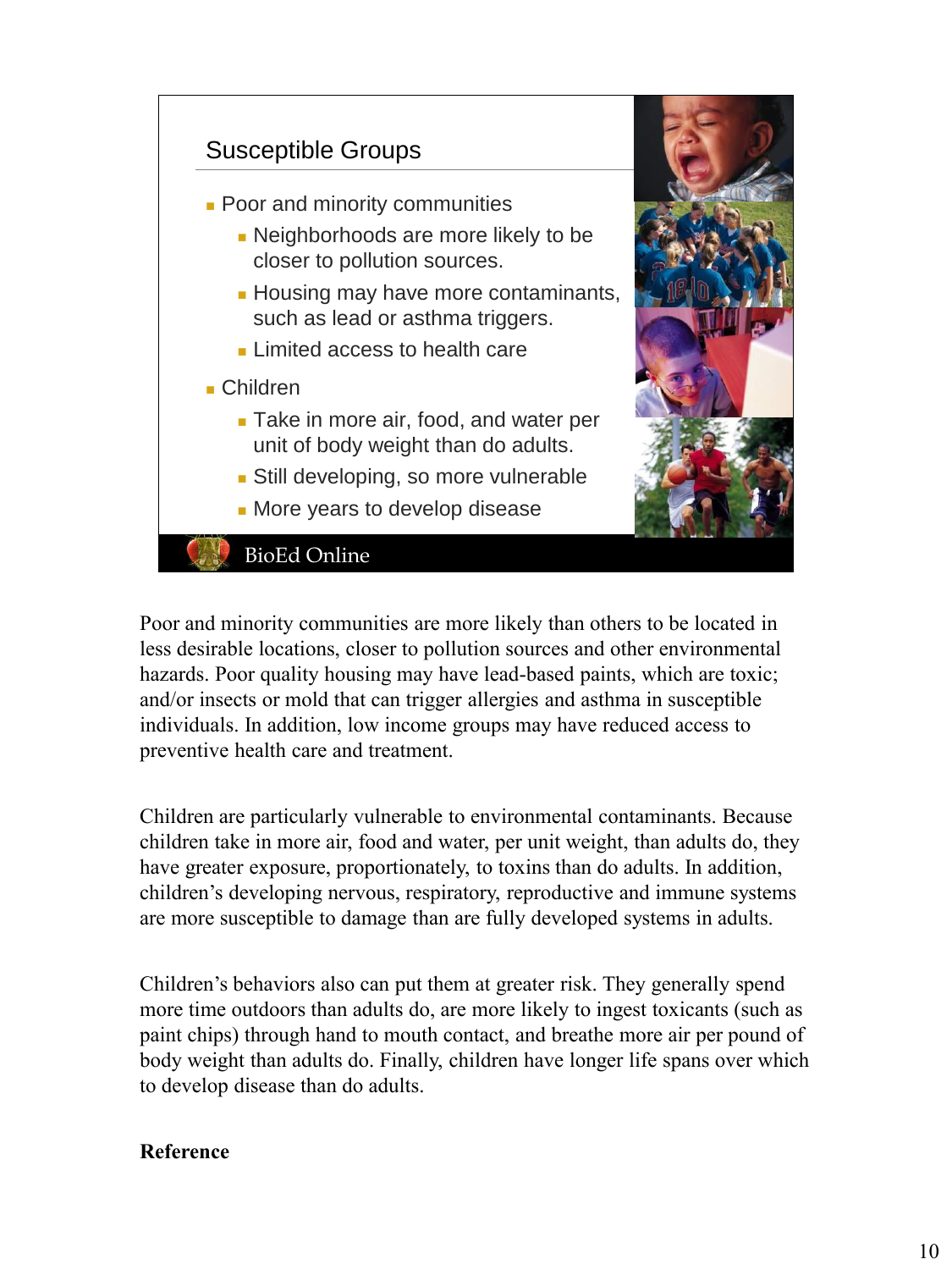Children's Environmental Health Network. (2010). An introduction to children's environmental health. Retrieved 11-05-2010, from http://www.cehn.org/education/what\_is\_ceh.

# **Image Reference**

Microsoft Office ClipArt

Development of this presentation was funded by grant number, R25ES010698-07S1, from the National Institute of Environmental Health Sciences, National Institutes of Health, US Department of Health and Human Services.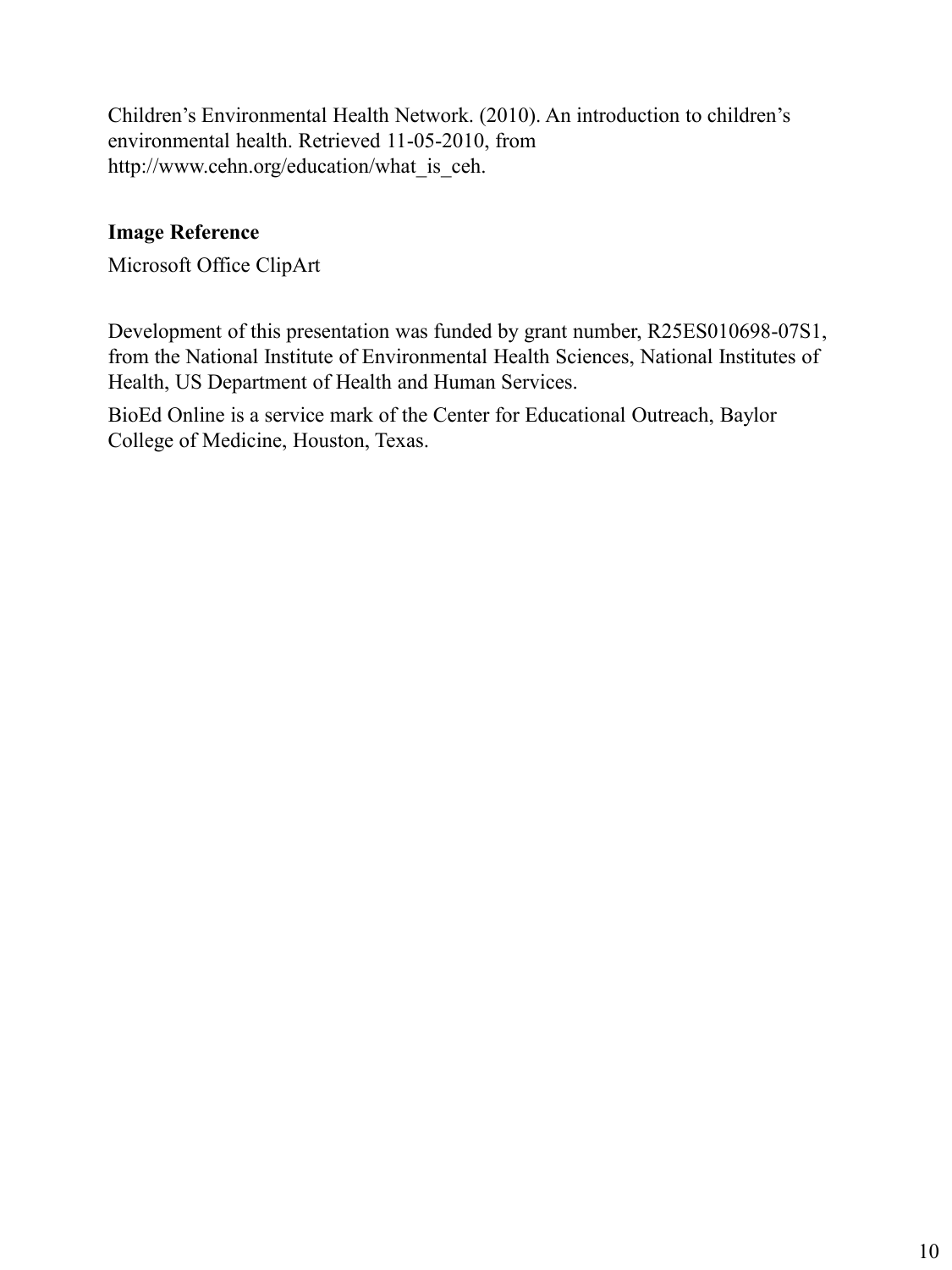

Asthma is a lung disease that can causes inflammation and narrowing along the entire airway, from the nose to the lung. When the airway becomes swollen and inflamed, it grows narrower, allowing less air through to the lung tissue. This causes symptoms such as wheezing, coughing, chest tightness, and difficult breathing.

Once considered a minor ailment impacting only a small portion of the population, asthma is now the most common chronic disorder of childhood, and it affects an estimated 6.2 million children in the US under the age of 18. Asthma runs in families, suggesting that genetic factors may play a role in the development of this disease. However, environmental factors also contribute to the disease process, and asthma can be triggered by a wide range of substances, called allergens.

# **Reference**

National Institutes of Environmental Health Sciences. (2010). Asthma. Retrieved 11-05-2010, from http://www.niehs.nih.gov/health/topics/conditions/asthma/index.cfm.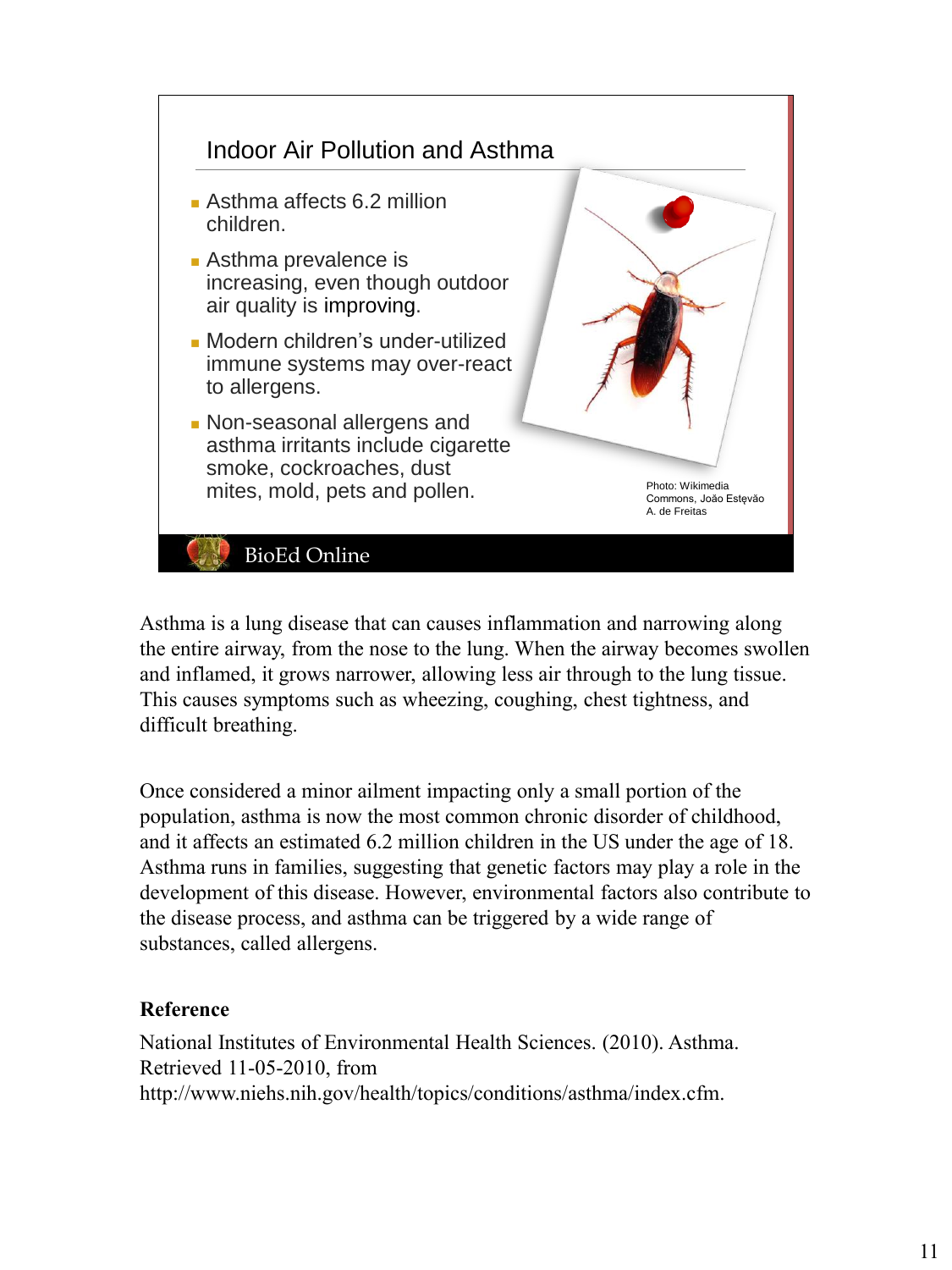#### **Image Reference**

Freitas, Joăo Estęvăo A. de. (2005). High detail closeup of a cockroach. Photo by Retrieved 11-05-2010, from http://en.wikipedia.org/wiki/File:Cockroach\_closeup.jpg.

Development of this presentation was funded by grant number, R25ES010698-07S1, from the National Institute of Environmental Health Sciences, National Institutes of Health, US Department of Health and Human Services.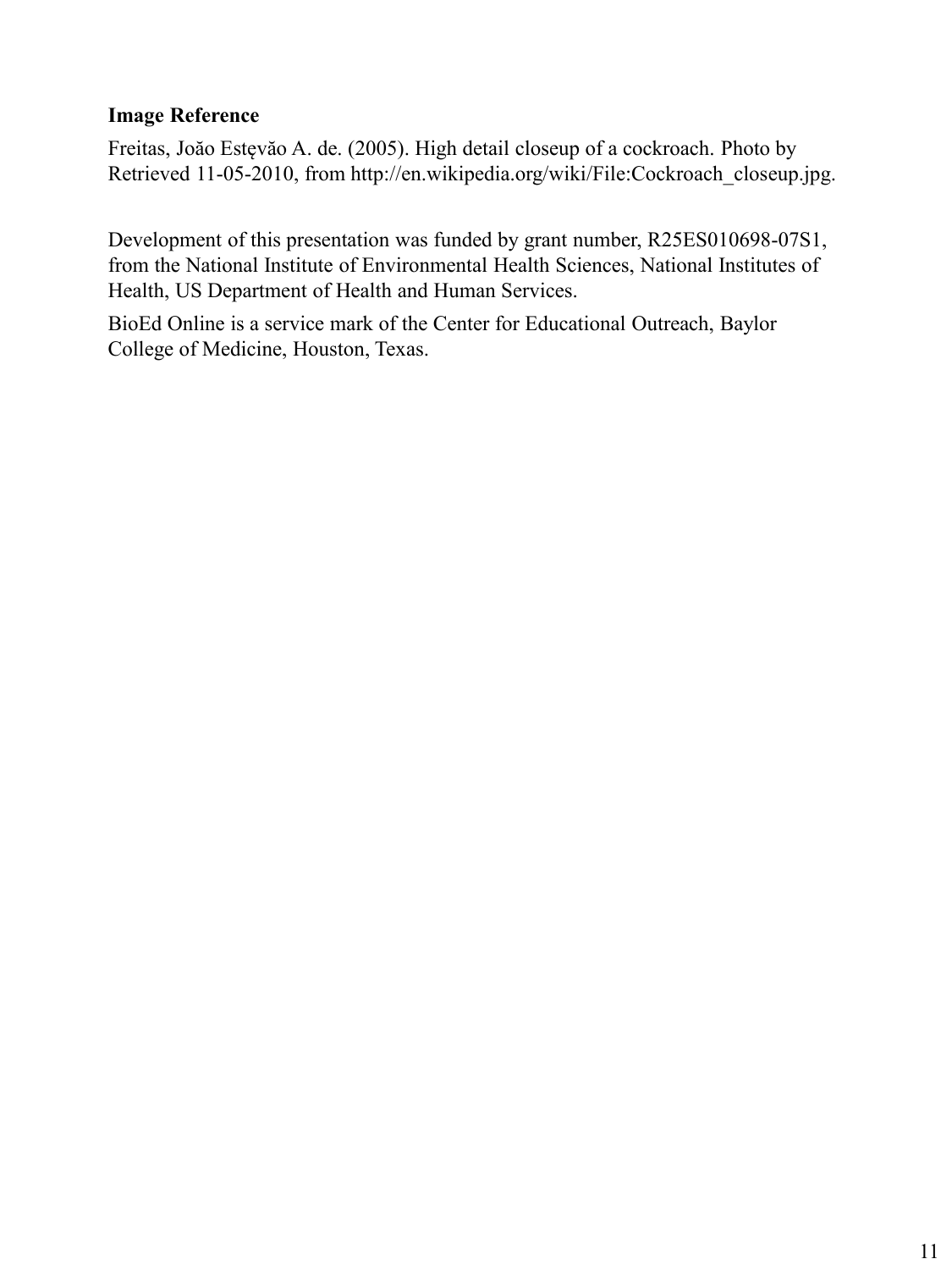

Climate change directly affects many aspects of the environment including water resources (drought or flooding) air quality, weather changes, oceans and coastal regions, and the composition and functioning of ecosystems. Changes in rainfall, other precipitation and temperatures, and the melting of summer ice caps are, and will continue to alter the availability and quality of water across much of the planet over the next 30 years. In the United States, water security—the reliable availability of water for drinking, agriculture, manufacturing, and myriad other uses—is becoming a pressing issue.

The complex atmospheric chemistry that governs air quality is modulated by heat, humidity, degree of ultraviolet (UV) radiation, and many other factors. Changes in any of these elements can directly reduce air quality, particularly in urban areas, by increasing concentrations of, and human exposure to a variety of toxic air pollutants, including chemicals, fungi and aeroallergens. In many parts of the US, climate change and the resulting weather events, such as drought and wildfires, will reduce general air quality, elevate human exposure to a variety of pollutants, and give rise to an increased incidence of asthma, cardiovascular disease, and many respiratory ailments.

Some human health effects associated with climate change will result from extreme weather events, which are expected to become more common in a warmer climate. For instance, more intense hurricanes and increases in flooding and wildfires may exacerbate a wide range of health effects resulting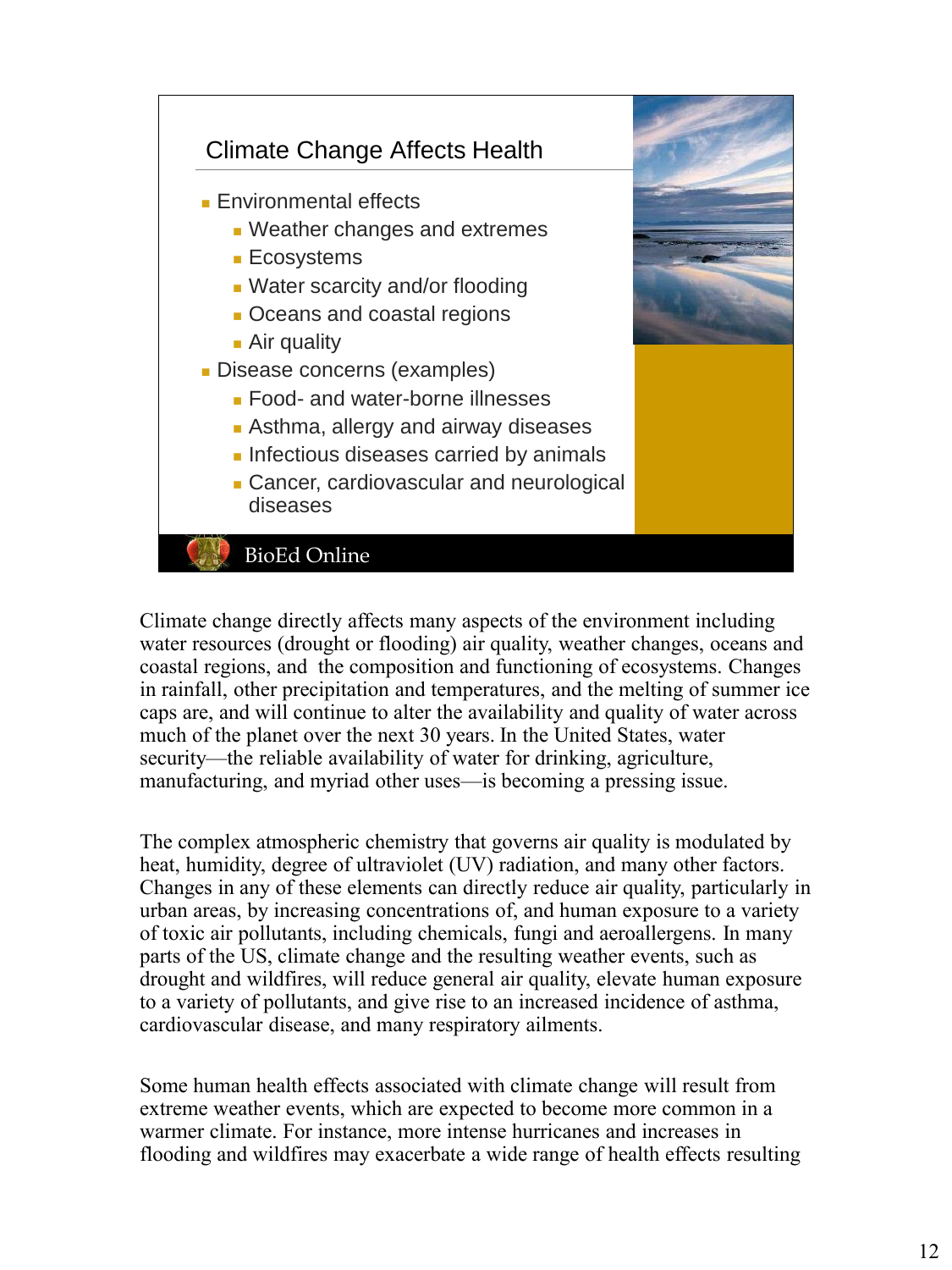from the release of toxic chemicals from landfills, the contamination of drinking water with raw sewage due to an aging and damaged water infrastructure, higher concentrations of air pollutants that are especially harmful to susceptible populations (particularly children and the elderly), and many other hazards.

Global climate change is visibly and profoundly affecting oceans, which in turn, affect human health. The warming of ocean waters worldwide contributes to increased incidence and severity of toxic algal blooms, alterations in aquatic and estuarine food webs, reduction of seafood quality/availability, and threats to sentinel aquatic species.

Climate changes, including hotter temperatures in certain arid and semi-arid parts of the United States, can dramatically alter existing ecosystems, thereby creating new challenges for agricultural producers and coastal ecosystems that can have serious consequences for food quality and availability. Changes in plant habitat can reduce the availability of grazing lands for livestock.

Climate change also is directly associated with many pest habitats and disease vectors. Fluctuating temperatures can extend or reorient habitats to the point that pests are introduced to new geographic areas. In some cases, life cycles may be altered, thereby requiring increased use of pesticides, and/or use in new areas. Global warming is causing shifts in the ranges of disease vectors that require specific environments to thrive (for example, Lyme disease). Such shifts increase the threat and incidence in humans of waterborne, vectorborne and zoonotic (transferred from animals to humans) diseases.

# **Image Reference**

National Institute of Environmental Health Sciences. (2010). *A human health perspective on climate change: A report outlining the research needs on the human health effects of climate change.* Retrieved 1-20-2011 from http://www.niehs.nih.gov/health/docs/climatereport2010.pdf

Image Reference Microsoft Office ClipArt

Development of this presentation was funded by grant number, R25ES010698-07S1, from the National Institute of Environmental Health Sciences, National Institutes of Health, US Department of Health and Human Services.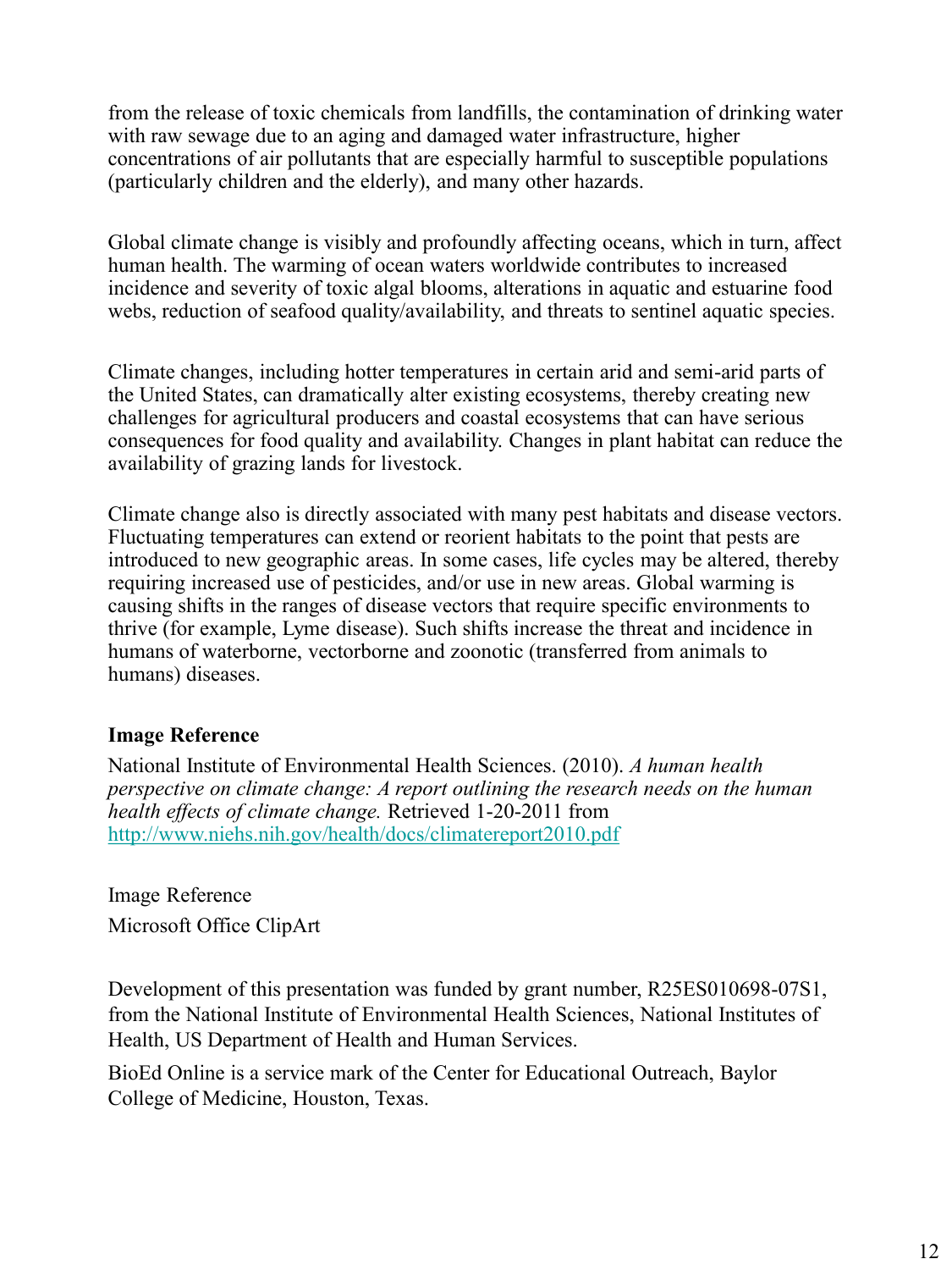

The endocrine system produces chemical messengers that regulate many life processes, including sexual development, metabolic functions, development of the brain, growth, and the response to stress. Endocrine disruptors are chemicals that may interfere with the body's endocrine system and produce adverse developmental, reproductive, neurological, and immune effects in both humans and wildlife.

A wide range of substances, both natural and man-made, are thought to cause endocrine disruption: pharmaceuticals, dioxin and dioxin-like compounds, polychlorinated biphenyls, DDT and other pesticides, and plasticizers, such as bisphenol A. Endocrine disruptors may be found in many everyday products, including plastic bottles, metal food cans, detergents, flame retardants, food, toys, cosmetics, and pesticides. Some endocrine disruptors are so similar to hormones produced by the body that they can occupy the same sites in the body, and produce the same responses as hormones manufactured by the body.

#### **Reference**

National Institute of Environmental Health Sciences. *Endocrine disruptors.* Retrieved 11-05-2010, from http://www.niehs.nih.gov/health/topics/agents/endocrine/index.cfm.

#### **Image Reference**

Microsoft Office ClipArt

Development of this presentation was funded by grant number, R25ES010698-07S1, from the National Institute of Environmental Health Sciences, National Institutes of Health, US Department of Health and Human Services.